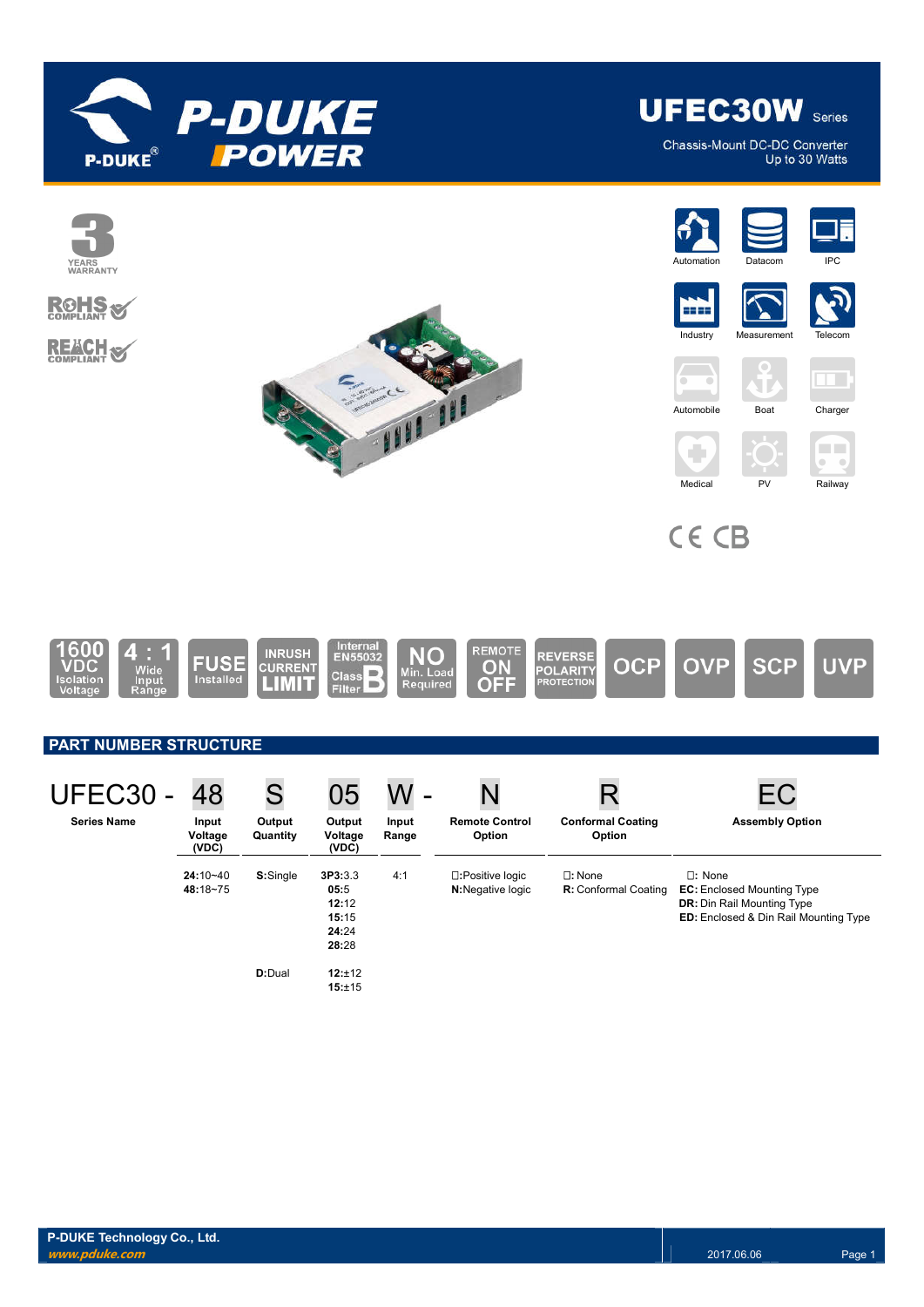



# **TECHNICAL SPECIFICATION** All specifications are typical at nominal input, full load and 25℃ unless otherwise noted

| Model<br><b>Number</b> | Input Range  | Output Voltage | <b>Output Current</b><br>@Full Load | <b>Input Current</b><br>@ No Load | Efficiency | Maximum<br><b>Capacitor Load</b> |
|------------------------|--------------|----------------|-------------------------------------|-----------------------------------|------------|----------------------------------|
|                        | <b>VDC</b>   | <b>VDC</b>     | $\overline{A}$                      | mA                                | $\%$       | <b>uF</b>                        |
| UFEC30-24S3P3W         | $10 - 40$    | 3.3            | 6                                   | 51                                | 86         | 19500                            |
| <b>UFEC30-24S05W</b>   | $10 - 40$    | 5              | 6                                   | 66                                | 86         | 10200                            |
| UFEC30-24S12W          | $10 - 40$    | 12             | 2.5                                 | 68                                | 86         | 3300                             |
| <b>UFEC30-24S15W</b>   | $10 \sim 40$ | 15             | $\overline{2}$                      | 74                                | 87         | 1100                             |
| <b>UFEC30-24S24W</b>   | $10 - 40$    | 24             | 1.25                                | 38                                | 83         | 500                              |
| <b>UFEC30-24S28W</b>   | $10 \sim 40$ | 28             | 1                                   | 44                                | 84         | 340                              |
| UFEC30-24D12W          | $10 - 40$    | ±12            | ±1.25                               | 33                                | 83         | ±1000                            |
| <b>UFEC30-24D15W</b>   | $10 \sim 40$ | ±15            | ±1                                  | 39                                | 84         | ±680                             |
| UFEC30-48S3P3W         | $18 \sim 75$ | 3.3            | 6                                   | 31                                | 86         | 19500                            |
| <b>UFEC30-48S05W</b>   | $18 \sim 75$ | 5              | 6                                   | 31                                | 87         | 10200                            |
| UFEC30-48S12W          | $18 - 75$    | 12             | 2.5                                 | 37                                | 86         | 3300                             |
| <b>UFEC30-48S15W</b>   | $18 \sim 75$ | 15             | 2                                   | 47                                | 87         | 1100                             |
| UFEC30-48S24W          | $18 - 75$    | 24             | 1.25                                | 29                                | 84         | 500                              |
| <b>UFEC30-48S28W</b>   | $18 \sim 75$ | 28             | 1                                   | 29                                | 85         | 340                              |
| UFEC30-48D12W          | $18 - 75$    | ±12            | ±1.25                               | 27                                | 84         | ±1000                            |
| <b>UFEC30-48D15W</b>   | $18 \sim 75$ | ±15            | ±1                                  | 27                                | 85         | ±680                             |

| <b>INPUT SPECIFICATIONS</b>   |                         |                            |           |                         |                           |            |             |  |
|-------------------------------|-------------------------|----------------------------|-----------|-------------------------|---------------------------|------------|-------------|--|
| <b>Parameter</b>              | <b>Conditions</b>       |                            |           | Min.                    | Typ.                      | Max.       | <b>Unit</b> |  |
| Operating input voltage range | 24Vin(nom)              |                            | 10        | 24                      | 40                        | <b>VDC</b> |             |  |
|                               |                         | 48Vin(nom)                 |           | 18                      | 48                        | 75         |             |  |
| Input fuse                    | slow blow               | 24Vin(nom)                 |           |                         | 6                         |            | A           |  |
|                               |                         | 48Vin(nom)                 |           |                         | 4                         |            |             |  |
| In-rush current               |                         |                            |           |                         | 15                        |            | A           |  |
| Start up voltage              |                         | 24Vin(nom)                 |           |                         |                           | 10         | <b>VDC</b>  |  |
|                               |                         | 48Vin(nom)                 |           |                         |                           | 18         |             |  |
| Shutdown voltage              |                         | 24Vin(nom)                 |           | 7.5                     | 8                         | 9.5        | <b>VDC</b>  |  |
|                               |                         | 48Vin(nom)                 |           | 15.5                    | 16                        | 17.5       |             |  |
| Start up time                 | Constant resistive load | Power up                   |           |                         | 100                       |            | ms          |  |
|                               |                         | Remote ON/OFF              |           |                         | 20                        |            |             |  |
| Input surge voltage           | 100ms, max.             | 24Vin(nom)                 |           |                         |                           | 50         | <b>VDC</b>  |  |
|                               |                         | 48Vin(nom)                 |           |                         |                           | 100        |             |  |
| Remote ON/OFF                 | Referred to -Vin pin    | DC-DC ON<br>Positive logic |           | Open or $3 \sim 12$ VDC |                           |            |             |  |
|                               |                         | (Standard)                 | DC-DC OFF |                         | Short or $0 \sim 1.2$ VDC |            |             |  |
|                               |                         | Negative logic             | DC-DC ON  |                         | Short or $0 \sim 1.2$ VDC |            |             |  |
|                               | DC-DC OFF<br>(Option)   |                            |           |                         | Open or $3 \sim 12$ VDC   |            |             |  |
|                               |                         | Input current of Ctrl pin  |           | $-0.5$                  |                           | 0.5        | mA          |  |
|                               |                         | Remote off input current   |           |                         | 3                         |            | mA          |  |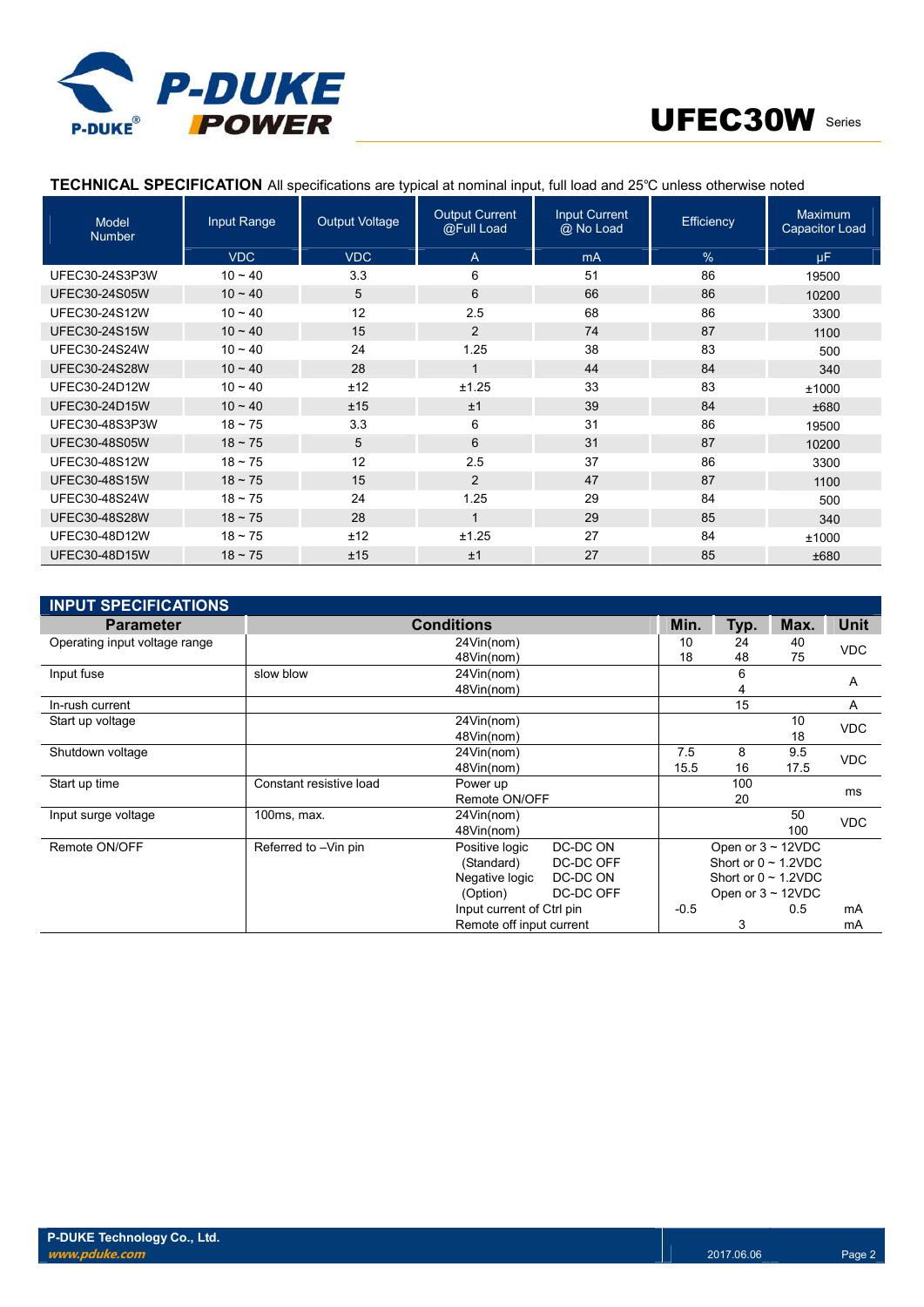

| <b>OUTPUT SPECIFICATIONS</b>     |                                    |        |                 |         |      |                                 |               |
|----------------------------------|------------------------------------|--------|-----------------|---------|------|---------------------------------|---------------|
| <b>Parameter</b>                 | <b>Conditions</b>                  |        |                 | Min.    | Typ. | Max.                            | <b>Unit</b>   |
| Voltage accuracy                 |                                    |        | 3.3Vout         | $-1.5$  |      | $+1.5$                          | $\frac{0}{0}$ |
|                                  |                                    |        | <b>Others</b>   | $-1.0$  |      | $+1.0$                          |               |
| Line regulation                  | Low Line to High Line at Full Load |        |                 | $-0.5$  |      | $+0.5$                          | $\%$          |
| Load regulation                  | No Load to Full Load               |        | 3.3Vout         | $-1.5$  |      | $+1.5$                          | $\frac{0}{0}$ |
|                                  |                                    |        | <b>Others</b>   | $-1.0$  |      | $+1.0$                          |               |
| Cross regulation                 | Asymmetrical load 25%/100% FL      |        | Dual            | $-5.0$  |      | $+5.0$                          | $\frac{0}{0}$ |
| Voltage adjustability            | Single output                      |        | 28Vout          | $-3$    |      | $+17$                           | $\%$          |
|                                  |                                    |        | <b>Others</b>   | $-10$   |      | $+10$                           |               |
| Ripple and noise                 | Measured by 20MHz bandwidth        | Single | 3.3Vout, 5Vout, |         | 50   |                                 |               |
|                                  |                                    |        | 12Vout, 15Vout  |         | 75   |                                 | mVp-p         |
|                                  |                                    |        | 24Vout, 28Vout  |         | 130  |                                 |               |
|                                  |                                    | Dual   | All             |         | 100  |                                 |               |
| Temperature coefficient          |                                    |        |                 | $-0.02$ |      | $+0.02$                         | $\%$ /°C      |
| Transient response recovery time | 25% load step change               |        |                 |         | 250  |                                 | μs            |
| Over voltage protection          | Zener diode clamp                  |        | 3.3Vout         |         | 3.9  |                                 |               |
|                                  |                                    |        | 5Vout           |         | 6.2  |                                 |               |
|                                  |                                    |        | 12Vout          |         | 15   |                                 | <b>VDC</b>    |
|                                  |                                    |        | 15Vout          |         | 18   |                                 |               |
|                                  |                                    |        | 24Vout          |         | 30   |                                 |               |
|                                  |                                    |        | 28Vout          |         | 36   |                                 |               |
| Output indicator                 |                                    |        |                 |         |      | Green LED                       |               |
| Over load protection             | % of lout rated                    |        |                 |         |      | 150                             | $\frac{0}{0}$ |
| Short circuit protection         |                                    |        |                 |         |      | Continuous, automatics recovery |               |

| <b>GENERAL SPECIFICATIONS</b> |                          |                                              |                      |      |              |                         |
|-------------------------------|--------------------------|----------------------------------------------|----------------------|------|--------------|-------------------------|
| <b>Parameter</b>              |                          | <b>Conditions</b>                            | Min.                 | Typ. | Max.         | <b>Unit</b>             |
| Isolation voltage             | minute                   | Input to Output<br>Input (Output) to Chassis | 1600<br>1600         |      |              | <b>VDC</b>              |
| Isolation resistance          | 500VDC                   |                                              |                      |      |              | $G\Omega$               |
| Isolation capacitance         |                          |                                              |                      |      | 4000         | pF                      |
| Switching frequency           |                          |                                              | 270                  | 300  | 330          | kHz                     |
| Safety meets                  | IEC/ UL/ EN60950-1       |                                              |                      |      | UL:E193009   |                         |
|                               |                          |                                              |                      |      | CB:UL(Demko) |                         |
| Chassis material              |                          |                                              |                      |      |              | Aluminum                |
| Conformal coating             |                          |                                              | Impregnating varnish |      |              |                         |
| Weight                        |                          |                                              |                      |      |              | 110g (3.88oz)           |
| <b>MTBF</b>                   | MIL-HDBK-217F, Full load |                                              |                      |      |              | $8.277 \times 10^5$ hrs |

| <b>ENVIRONMENTAL SPECIFICATIONS</b> |                      |       |        |        |              |
|-------------------------------------|----------------------|-------|--------|--------|--------------|
| <b>Parameter</b>                    | <b>Conditions</b>    | Min.  | Typ.   | Max.   | <b>Unit</b>  |
| Operating ambient temperature       | Without derating     | $-40$ |        | +59    | °C           |
|                                     | With derating        | $+59$ |        | $+92$  |              |
| Over temperature protection         | Case of DC/DC module |       | $+115$ |        | °C           |
| Storage temperature range           |                      | $-40$ |        | $+105$ | ℃            |
| Thermal shock                       |                      |       |        |        | MIL-STD-810F |
| Vibration                           | NS⊟⊤W -⊟             |       |        |        | MIL-STD-810F |
|                                     | ∏S⊟⊟W -⊟EC           |       |        |        | MIL-STD-810F |
|                                     | ∏N -⊟DR              |       |        |        | IEC60068-2-6 |
|                                     | ∏NS⊟⊟W -⊟ED          |       |        |        | IEC60068-2-6 |
| Relative humidity                   |                      |       |        |        | 5% to 95% RH |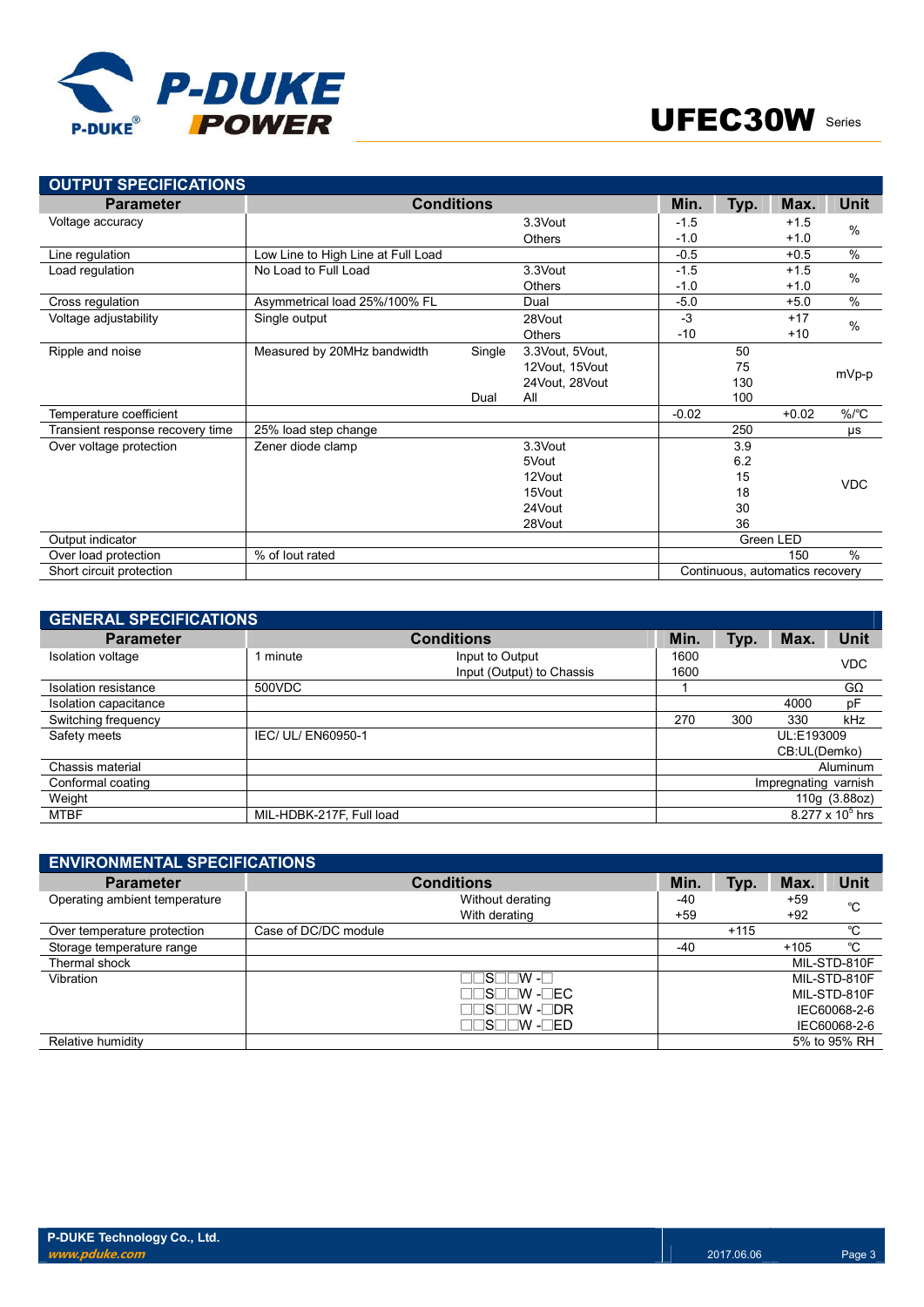

# UFEC30W Series

# **EMC SPECIFICATIONS**

| <b>Parameter</b>               |             | <b>Conditions</b>                   | Level            |
|--------------------------------|-------------|-------------------------------------|------------------|
| EMI                            | EN55032     |                                     | Class B          |
| <b>ESD</b>                     | EN61000-4-2 | Air $\pm$ 8kV and Contact $\pm$ 6kV | Perf. Criteria A |
| Radiated immunity              | EN61000-4-3 | 10V/m                               | Perf. Criteria A |
| Fast transient                 | EN61000-4-4 | $±$ 2kV                             | Perf. Criteria A |
| Surge                          | EN61000-4-5 | $±$ 1kV                             | Perf. Criteria A |
| Conducted immunity             | EN61000-4-6 | $10Vr$ m.s.                         | Perf. Criteria A |
| Power frequency magnetic field | EN61000-4-8 | 100A/m continuous: 1000A/m 1 second | Perf. Criteria A |

## **CHARACTERISTIC CURVE**







# **MECHANICAL DRAWING**



 $+$  0.75 [19.1]

### **CHASSIS MOUNTING TYPE TERMINAL CONNECTION**

| NO. | <b>SINGLE</b> | <b>DUAL</b> |
|-----|---------------|-------------|
|     | $+V$ in       | $+V$ in     |
| 2   | -Vin          | -Vin        |
| 3   | Ctrl          | Ctrl        |
|     | <b>NC</b>     | <b>NC</b>   |
| 5   | -Vout         | -Vout       |
| 6   | +Vout         | Common      |
|     | NC.           | +Vout       |

※ NC:No Connection

※ Screw terminals – wire range from 14 to 18 AWG

**BOTTOM VIEW**